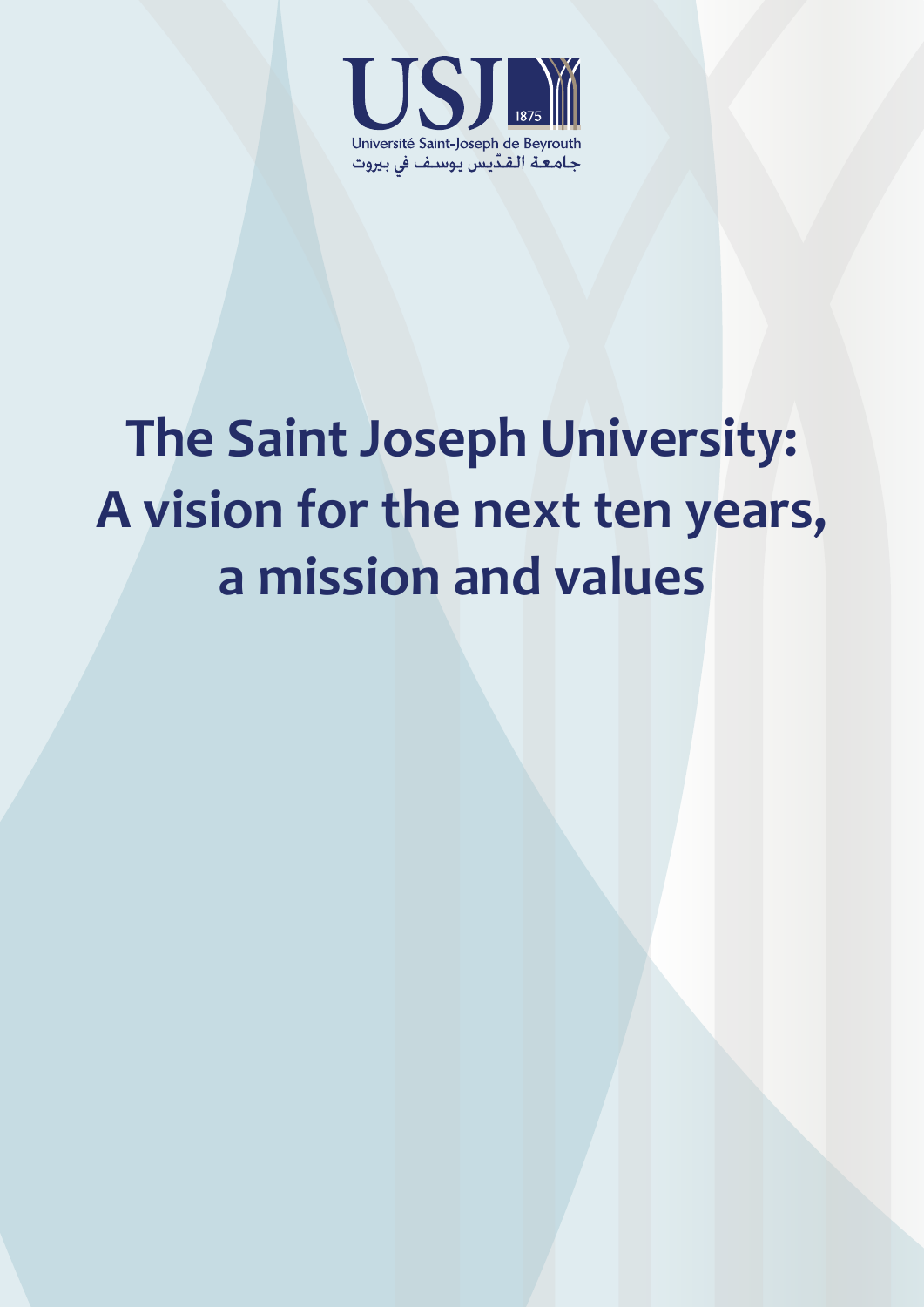# **THE SAINT JOSEPH UNIVERSITY: A VISION FOR THE NEXT TEN YEARS, A MISSION AND VALUES**

## **Vision:**

The Saint Joseph University aims to maintain **excellence** in training and relevance in **research**. It seeks to rely upon the know-how-to-be **skills** as well as formative **humanism**. It also develops **the idea of the University as a crossroad,** which presents itself as a cultural interface.

#### **Mission:**

The mission of the University articulates on three dimensions: the **creation** of new knowledge (research), the **transmission** of this knowledge (teaching) and putting this knowledge **at the service of the society** (service). In order to put this mission into execution, the University positions itself as an establishment of **francophone** language and culture, which privileges **multiculturalism** and **trilingualism** (French, Arabic and English) and that adopts **innovation** and **digital transformation**. Being accessible to all social classes and all communities, and at the service of the nation and the region, it fulfills its **social responsibility**, advocates for social inclusion and refutes any discrimination. In teaching and research, it promotes issues of **sustainable development,** primacy of **human rights**, **justice, democracy, dialogue of civilizations** as well as **issues of meaning**. Being open to the **international** sphere, it is determined to benefit from the extraordinary potentiality that the network of Jesuit and catholic universities represent throughout the world.

## **VISION**

# **The vision components**

The vision components of the Saint Joseph University and all its community, for the next ten years, are represented in **the following intertwining elements**:

- **reference of excellence in terms of university training.**
- **quality research and innovation and creation of new knowledge, meeting namely the national, regional and international needs.**
- **reinforced the position of the teacher and the student life.**
- **crossroad where the interreligious, intercultural, multilingualism, citizenship and conviviality paths meet.**
- **more and more relevant mission in the field of health and entrepreneurship.**
- **strengthened ties with the Alumni.**
- **promotion of the Lebanese, Arab and international culture.**
- **strategy of international cooperation, while remaining anchored in its francophone tradition.**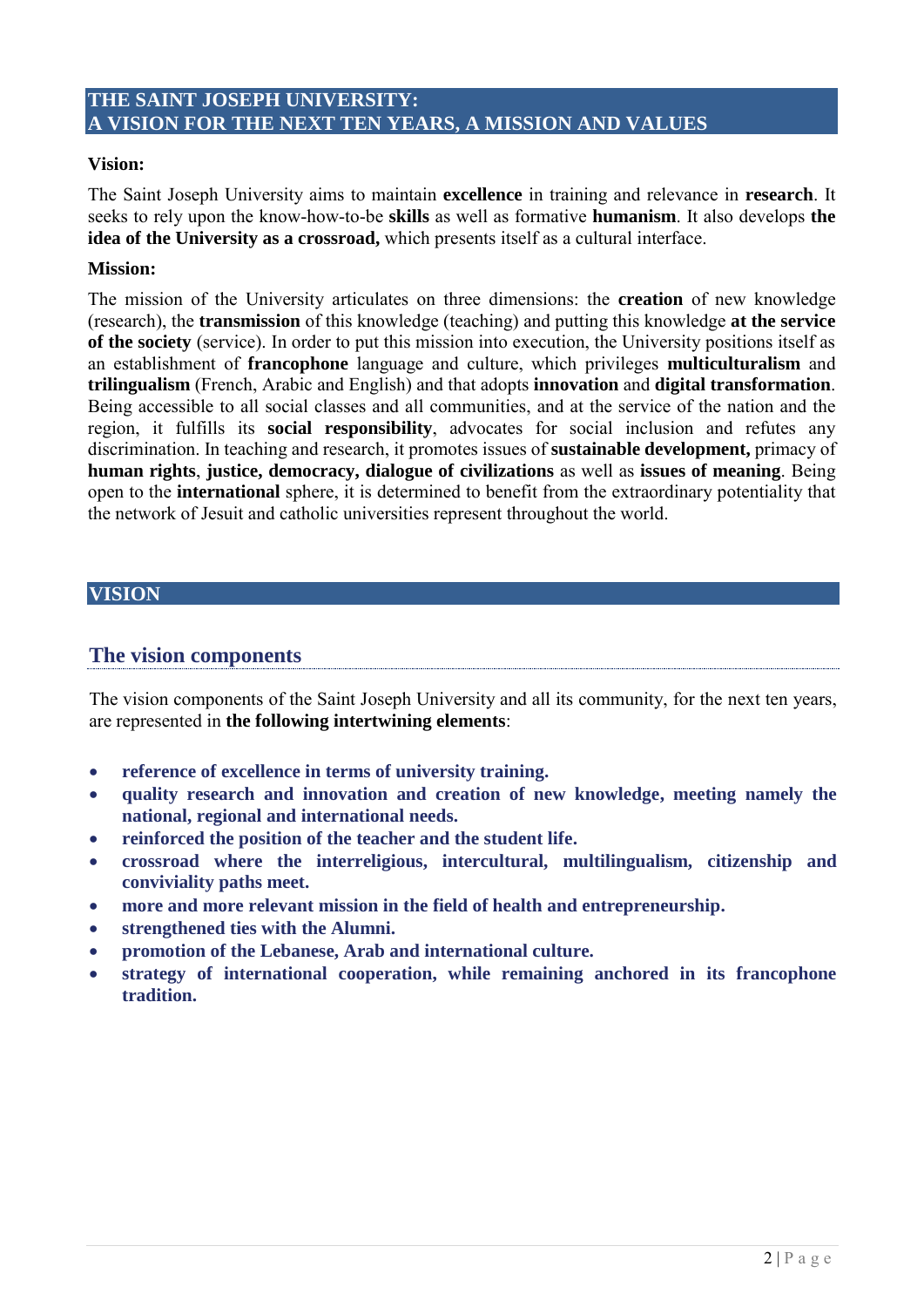## **MISSION**

The USJ mission is characterized by the following elements, which if taken separately can only characterize it partly, but if taken as a whole bring a somehow strong "trademark":

- A University open to all.
- A University concerned with developing continuous training.
- A University of French culture and language, which favors multiculturalism and trilingualism (French, Arabic and English).
- A University at the service of the country and the region of the Near-East and the Middle-East, which favors issues of sustainable development, human rights, democracy and justice.
- A University which favors in its courses and research studies issues of sense making as well as interreligious dimensions.
- A University which dedicates important human and material means to research and innovation, as well as digital transformation, that must come under the three university missions:
	- 1. To create new knowledge (research, innovation and development);
	- 2. To transmit this knowledge (teaching);
	- 3. To put this knowledge at the service of society (service).
- A University which is open to the international level and favors the extraordinary potential that is represented by the network of Jesuit and catholic universities throughout the world.